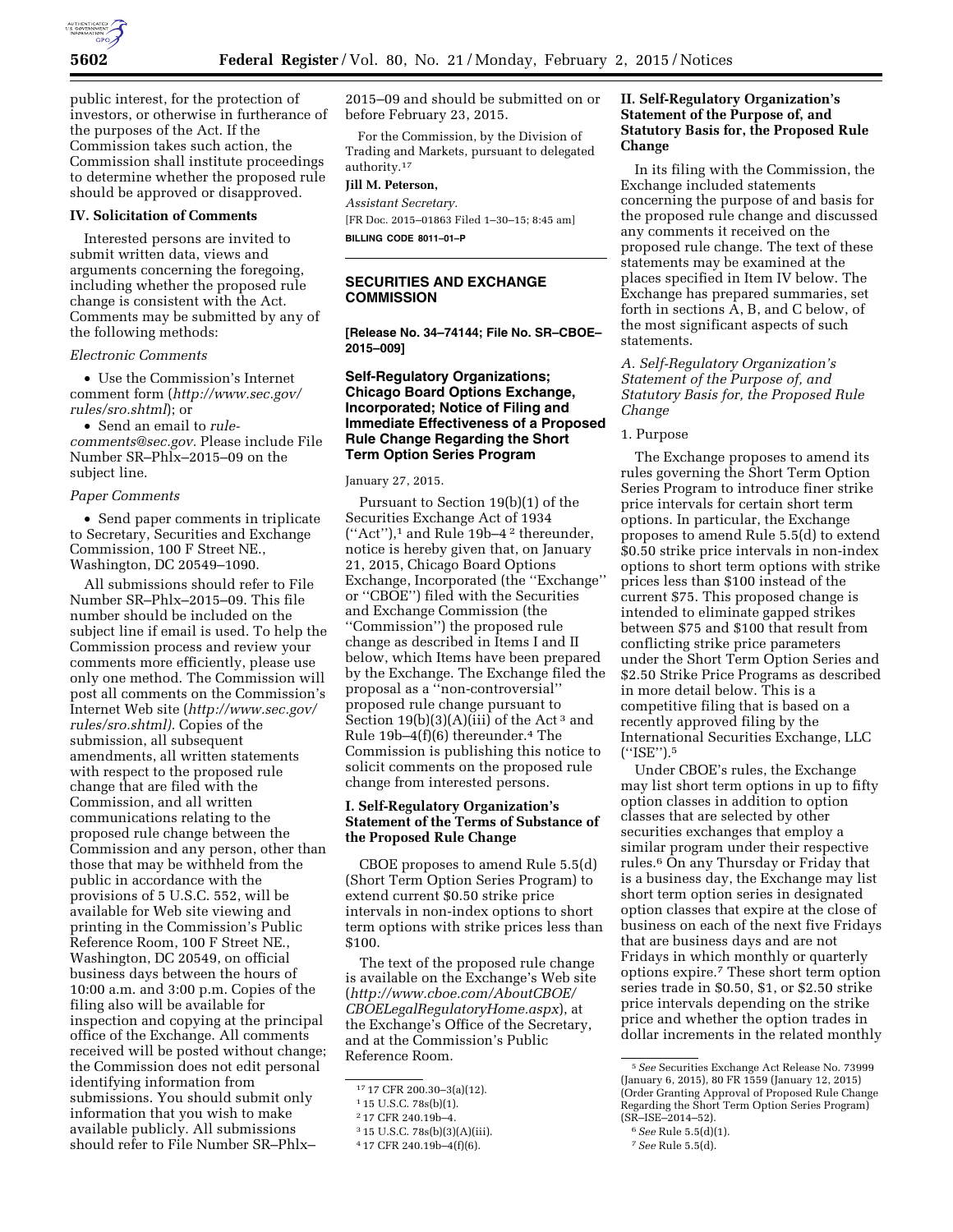expiration.8 Specifically, short term options in non-index option classes admitted to the Short Term Options Series Program currently trade in: (1) \$0.50 or greater strike price intervals where the strike price is less than \$75, and \$1 or greater where the strike price is between \$75 and \$150 for all classes that participate in the Short Term Option Series Program; (ii) \$0.50 strike price intervals for classes that trade in one dollar increments in non-Short Term Options and that participate in the Short Term Option Series Program; or (iii) \$2.50 or higher strike price intervals where the strike price is above \$150.

The Exchange also operates a \$2.50 Strike Price Program that permits the Exchange to select up to sixty options classes on individual stocks to trade in \$2.50 strike price intervals, in addition to option classes selected by other securities exchanges that employ a similar program under their respective rules.9 Monthly expiration options in classes admitted to the \$2.50 Strike Price Program trade in \$2.50 intervals where the strike price is (1) greater than \$25 but less than \$50; or (2) between \$50 and \$100 if the strikes are no more than \$10 from the closing price of the underlying stock in its primary market on the preceding day.10 These strike price parameters conflict with strike prices allowed for short term options as dollar strikes between \$75 and \$100 otherwise allowed under the Short Term Option Series Program may be within \$0.50 of strikes listed pursuant to the \$2.50 Strike Price Program. In order to remedy this conflict, the Exchange proposes to extend the \$0.50 strike price intervals currently allowed for short term options with strike prices less than \$75 to short term options with strike prices less than \$100. With this proposed change, short term options in non-index option classes will trade in: (1) \$0.50 or greater strike price intervals where the strike price is less than \$100, and \$1 or greater where the strike price is between \$100 and \$150 for all classes that participate in the Short Term Option Series Program; (ii) \$0.50 strike price intervals for classes that trade in one dollar increments in non-Short Term Options and that participate in the Short Term Option Series Program; or (iii) \$2.50 or higher strike price intervals where the strike price is above \$150.

#### 2. Statutory Basis

The Exchange believes the proposed rule change is consistent with the Act and the rules and regulations

thereunder applicable to the Exchange and, in particular, the requirements of Section  $6(b)$  of the Act.<sup>11</sup> In particular, the proposal is consistent with Section  $6(b)(5)$  of the Act,<sup>12</sup> because it is designed to promote just and equitable principles of trade, remove impediments to and perfect the mechanisms of a free and open market and a national market system and, in general, to protect investors and the public interest.

During the month prior to expiration, the Exchange is permitted to list related monthly option contracts in the narrower strike price intervals available for short term option series.13 After transitioning to short term strike price intervals, however, monthly options that trade in \$2.50 intervals between \$50 and \$100 under the \$2.50 Strike Price Program, trade with dollar strikes between \$75 and \$150. Due to the overlap of \$1 and \$2.50 intervals, the Exchange cannot list certain dollar strikes between \$75 and \$100 that conflict with the prior \$2.50 strikes.

For example, if the Exchange initially listed monthly options on ABC with \$75, \$77.50, and \$80 strikes, the Exchange could list the \$76 and \$79 strikes when these transition to short term intervals. The Exchange would not be permitted to list the \$77 and \$78 strikes, however, as these are \$0.50 away from the \$77.50 strike already listed on the Exchange. This creates gapped strikes between \$75 and \$100, where investors are not able to trade otherwise allowable dollar strikes on the Exchange. Similarly, these conflicting strike price parameters create issues for investors who want to roll their positions from monthly to weekly expirations.

In the example above, for instance, an investor that purchased a monthly ABC option with a \$77.50 strike price would not be able to roll that position into a later short term expiration with the same strike price as that strike is unavailable under current Short Term Option Series Program rules. Permitting \$0.50 intervals for short term options up to \$100 would remedy both of these issues as strikes allowed under the \$2.50 Strike Price Program would not conflict with the finer \$0.50 strike price interval.

The Short Term Option Series Program has been well-received by market participants and the Exchange believes that introducing finer strike price intervals for short term options with strike prices between \$75 and

\$100, and thereby eliminating the gapped strikes described above, will benefit these market participants by giving them more flexibility to closely tailor their investment and hedging decisions.

With regard to the impact of this proposal on system capacity, the Exchange has analyzed its capacity and represents that it and the Options Price Reporting Authority (''OPRA'') have the necessary systems capacity to handle any potential additional traffic associated with this proposed rule change. The Exchange believes that its members will not have a capacity issue as a result of this proposal. The Exchange also represents that it does not believe this expansion will cause fragmentation of liquidity.

## *B. Self-Regulatory Organization's Statement on Burden on Competition*

CBOE does not believe that the proposed rule change will impose any burden on competition that is not necessary or appropriate in furtherance of the purposes of the Act. As described above, the current rule change is being proposed as a competitive response to a recently approved ISE filing. Also, the Exchange believes that the proposed rule change will result in additional investment options and opportunities to achieve the investment objectives of market participants seeking efficient trading and hedging vehicles, to the benefit of investors, market participants, and the marketplace in general. Finally, the Exchange believes that the proposed rule change is necessary to permit fair competition among the options exchanges with respect to the Short Term Option Series Program.

## *C. Self-Regulatory Organization's Statement on Comments on the Proposed Rule Change Received From Members, Participants, or Others*

The Exchange neither solicited nor received written comments on the proposed rule change.

## **III. Date of Effectiveness of the Proposed Rule Change and Timing for Commission Action**

Because the proposed rule change does not (i) significantly affect the protection of investors or the public interest; (ii) impose any significant burden on competition; and (iii) become operative for 30 days from the date on which it was filed, or such shorter time as the Commission may designate, the proposed rule change has become effective pursuant to Section 19(b)(3)(A)

<sup>8</sup>*See* Rule 5.5(d)(5).

<sup>9</sup>*See* Rule 5.5.05(a) (\$2.50 Strike Price Program). 10*See* Rule 5.5.05(b).

<sup>11</sup> 15 U.S.C. 78f(b).

<sup>12</sup> 15 U.S.C. 78f(b)(5).

<sup>13</sup>*See* Rule 5.5(d)(6).